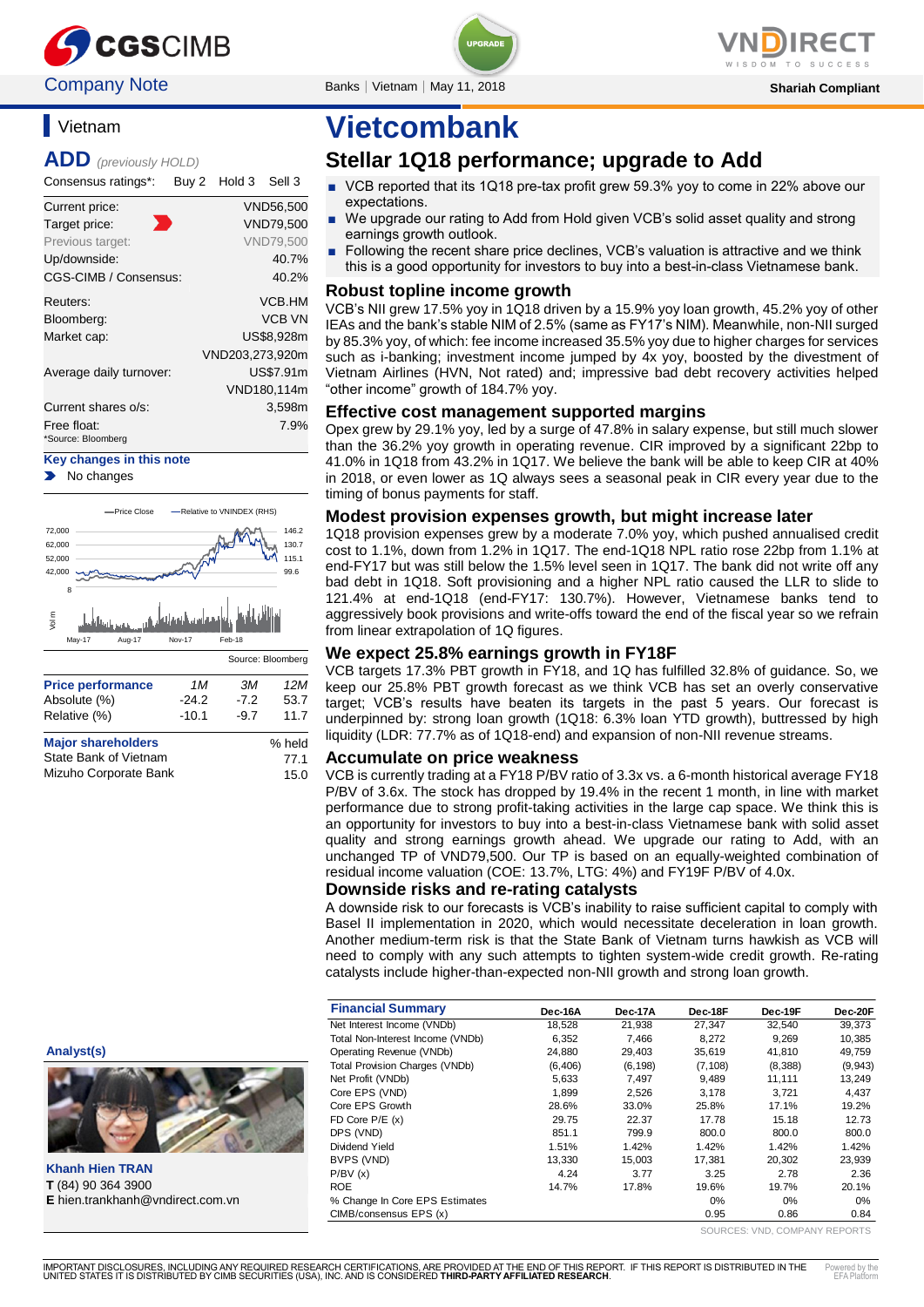



## **Stellar 1Q18 performance**

#### **Figure 1: Result comparison**

| FYE (VNDbn)             | <b>1QFY18</b> | <b>1QFY17</b> | yoy   | <b>4QFY17</b> | qoq %    |        | <b>FY18F Comments</b>                                                            |
|-------------------------|---------------|---------------|-------|---------------|----------|--------|----------------------------------------------------------------------------------|
|                         |               |               | cha   |               | chq      |        |                                                                                  |
| Net interest income     | 6.197         | 5.276         | 17.5% | 5.777         | 7.3%     | 27.347 | slightly below our expectation, forming 23% of our FY18 forecast                 |
| Non-interest income     | 3,727         | 2,011         | 85.3% | 1,752         | 112.7%   | 8.272  | significantly outdid our expectation due to higher income from bad debt recovery |
| Operating revenue       | 9.924         | 7.287         | 36.2% | 7.529         | 31.8%    | 35.619 | above, forming 28% of our FY18 forecast                                          |
|                         |               |               |       |               |          |        | slightly above as 1Q18 CIR is 41%, higher than our annualized CIR forecast of    |
| Operation expenses      | 4,067         | 3,150         | 29.1% | 2.434         | 67.1%    |        | 14.247 40%. (see our explanation in 1st page)                                    |
| Pre-provision profit    | 5,857         | 4,137         | 41.6% | 5,095         | 15.0%    | 21.372 | inline, forming 27% of our expectation                                           |
| Total provision charges | 1.498         | 1.400         | 7.0%  | 1,692         | $-11.5%$ | 7.109  | slightly below, forming 21% of our FY18 forecast                                 |
| Pre-tax profit          | 4.359         | 2.737         | 59.3% | 3.403         | 28.1%    | 14.263 | above, forming 31% of our expectation                                            |
| Tax rate (%)            | 20%           | 19%           | N/A   | 20%           | N/A      | 20%    |                                                                                  |
| Net profit              | 3,508         | 2,210         | 58.7% | 2,728         | 28.6%    | 11.467 | above, forming 31% of our expectation                                            |
|                         |               |               |       |               |          |        | SOURCES: CIMB RESEARCH, COMPANY REPORTS                                          |

| Figure 2: VCB's key ratios by quarter |               |               |                                         |        |               |
|---------------------------------------|---------------|---------------|-----------------------------------------|--------|---------------|
|                                       | <b>1QFY17</b> | <b>2QFY17</b> | 3QFY17                                  | 4QFY17 | <b>1QFY18</b> |
| NII/TOI                               | 72.4%         | 77.2%         | 72.0%                                   | 76.7%  | 62.4%         |
| Non-II/TOI                            | 27.6%         | 22.8%         | 28.0%                                   | 23.3%  | 37.6%         |
| NIM (annualized)                      | 2.7%          | 2.8%          | 2.5%                                    | 2.4%   | 2.5%          |
| <b>CIR</b>                            | 43.2%         | 43.6%         | 42.6%                                   | 32.3%  | 41.0%         |
| Loan-to-Deposit ratio                 | 80.4%         | 79.0%         | 76.4%                                   | 75.6%  | 77.7%         |
| <b>NPL</b>                            | 1.5%          | 1.5%          | 1.2%                                    | 1.1%   | 1.4%          |
| <b>LLR</b>                            | 128.9%        | 140.3%        | 164.8%                                  | 130.7% | 121.4%        |
| Credit cost (annualized)              | 1.2%          | 1.3%          | 1.1%                                    | 1.3%   | 1.1%          |
| ROAA (annualized)                     | 1.1%          | 1.0%          | 1.0%                                    | 1.1%   | 1.4%          |
| ROAE (annualized)                     | 17.7%         | 15.8%         | 16.2%                                   | 20.1%  | 25.5%         |
|                                       |               |               | SOURCES: CIMB RESEARCH, COMPANY REPORTS |        |               |

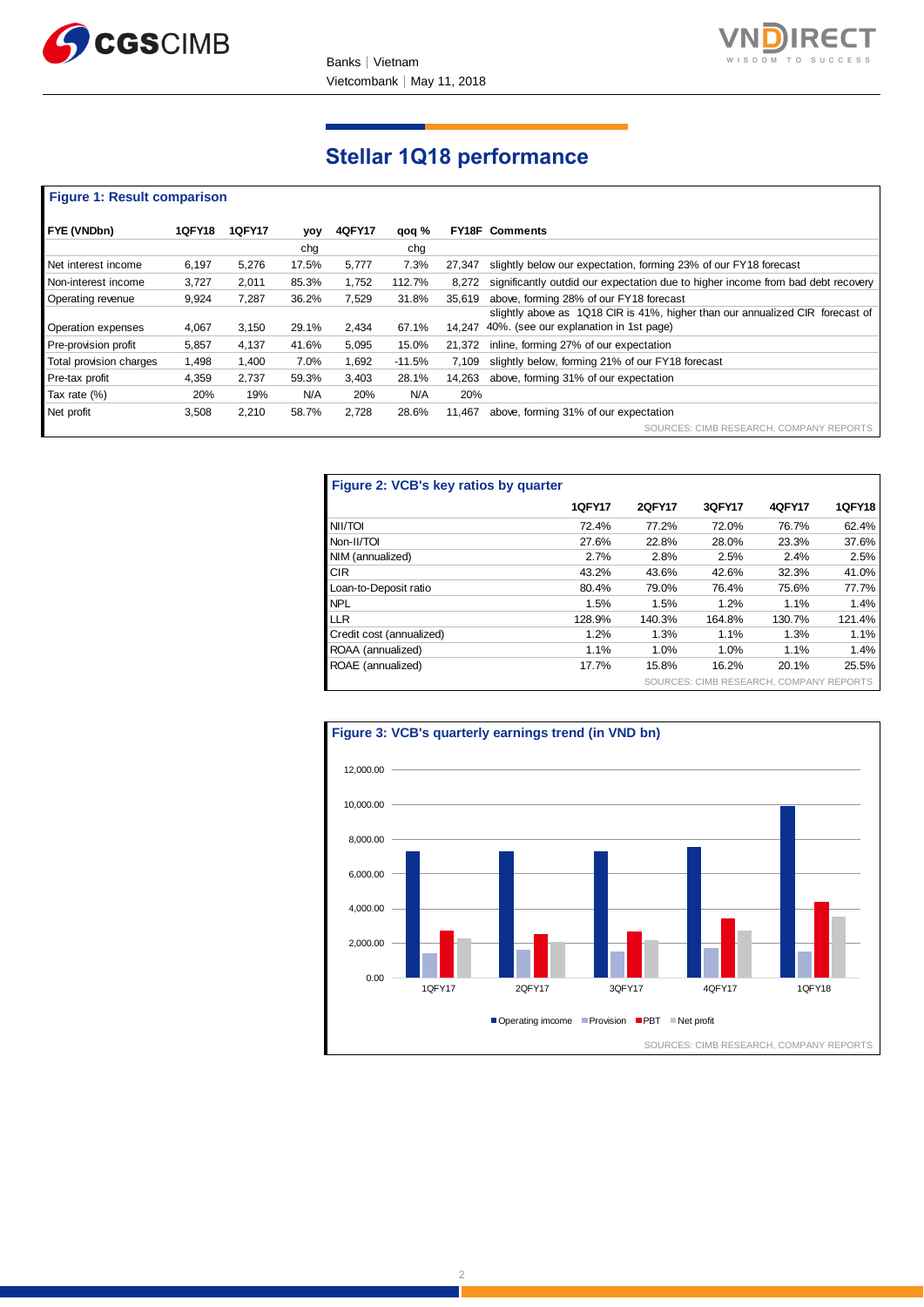



### **Valuation**

#### **Figure 4: Residual income model – key assumptions & input, based on our estimates**

| <b>General assumptions</b>          | 2018F   | 2019F | 2020F                          | 2021F | 2022F |
|-------------------------------------|---------|-------|--------------------------------|-------|-------|
| Risk free rate (5-year VGB yield)   | 5.0%    | 5.0%  | 5.0%                           | 5.0%  | 5.0%  |
| Equity risk premium                 | 10.1%   | 10.1% | 10.1%                          | 10.1% | 10.1% |
| Beta (1 yr)                         | 0.9     | 0.9   | 0.9                            | 0.9   | 0.9   |
| Cost of equity                      | 13.7%   | 13.7% | 13.7%                          | 13.7% | 13.7% |
| Long-term growth rate               |         |       |                                |       | 4.0%  |
| Long-run COE                        |         |       |                                |       | 9.0%  |
|                                     |         |       |                                |       |       |
| (in VNDbn, otherwise noted)         |         |       |                                |       |       |
| $R_{\rm I}$                         | 4.046   | 4.828 | 5.967                          | 5,438 | 6,344 |
| PV of RI                            | 3,559   | 3,736 | 4,061                          | 3,255 | 3,341 |
| Opening shareholder's equity        | 53,977  |       |                                |       |       |
| PV of RI (5 years)                  | 17.951  |       |                                |       |       |
| PV of Terminal value                | 206,146 |       |                                |       |       |
| Implied EV                          | 278,074 |       |                                |       |       |
| No. of o/s shares (mn shares)       | 3,598   |       |                                |       |       |
| Implied value per share (VND/share) | 77,290  |       |                                |       |       |
|                                     |         |       | SOURCE: CIMB RESEARCH, COMPANY |       |       |

| Figure 5: VCB's target price, based on our estimate |        |                   |  |  |  |  |  |  |
|-----------------------------------------------------|--------|-------------------|--|--|--|--|--|--|
| Approach                                            | Weight | Value (VND/share) |  |  |  |  |  |  |
| Residual income                                     | 50%    | 77.290            |  |  |  |  |  |  |
| Market-based (4.0x of FY19F P/BV)                   | 50%    | 81,206            |  |  |  |  |  |  |
| <b>Target price</b>                                 | 79,248 |                   |  |  |  |  |  |  |
| SOURCES: CIMB RESEARCH, COMPANY REPORTS             |        |                   |  |  |  |  |  |  |

#### **Figure 6: Regional sector comparison**

|                              |                   | <b>Bloomberg Recommen</b> | Closing       | <b>Target</b> | <b>Market</b> |                |         | 3-yr<br>Forward |         |               |                                   |         |
|------------------------------|-------------------|---------------------------|---------------|---------------|---------------|----------------|---------|-----------------|---------|---------------|-----------------------------------|---------|
| Company                      | Ticker            | dation                    | price         | Price         | cap           | <b>ROE (%)</b> |         | <b>CAGR EPS</b> | P/BV(x) |               | P/E(x)                            |         |
|                              |                   |                           | (local curr.) | (local curr.) | (US\$m)       | Dec-18F        | Dec-19F | %               | Dec-18F | Dec-19F       | Dec-18F                           | Dec-19F |
| <b>HDFC Bank</b>             | <b>HDFCB IN</b>   | <b>ADD</b>                | 1,989         | 2,400         | 77,226        | 19.4%          | 20.4%   | 23.6%           | 4.3     | 3.6           | 23.8                              | 19.3    |
| <b>ICICI Bank</b>            | <b>ICICIBC IN</b> | ADD                       | 283           | 390           | 27,192        | 10.9%          | 12.0%   | 10.9%           | 1.6     | 1.5           | 15.3                              | 12.7    |
| Axis Bank                    | AXSB IN           | ADD                       | 520           | 700           | 19,974        | 9.1%           | 14.5%   | 43.2%           | 1.9     | 1.7           | 22.4                              | 12.6    |
| Indusind Bank                | <b>IIB IN</b>     | ADD                       | 1,891         | 2,100         | 16,975        | 17.8%          | 18.6%   | 25.6%           | 4.2     | 3.6           | 25.6                              | 20.8    |
| Yes Bank                     | YES IN            | ADD                       | 345           | 450           | 11,893        | 19.1%          | 20.2%   | 24.6%           | 2.7     | 2.3           | 15.4                              | 12.4    |
| <b>Bank Central Asia</b>     | <b>BBCA IJ</b>    | <b>HOLD</b>               | 22,025        | 25,500        | 38,941        | 18.6%          | 18.4%   | 13.0%           | 3.6     | 3.1           | 20.6                              | 18.1    |
| Bank Rakyat Indonesia        | <b>BBRI IJ</b>    | ADD                       | 3,030         | 4,700         | 26,801        | 18.5%          | 19.8%   | 15.4%           | 2.0     | 1.8           | 11.5                              | 9.5     |
| <b>Bank Mandiri</b>          | <b>BMRI IJ</b>    | <b>ADD</b>                | 6,625         | 9,800         | 22,170        | 14.8%          | 15.8%   | 18.9%           | 1.7     | 1.5           | 11.9                              | 10.1    |
| Public Bank Bhd              | PBK MK            | <b>HOLD</b>               | 24            | 23            | 23,329        | 13.8%          | 12.6%   | 7.0%            | 1.9     | 1.8           | 15.6                              | 14.5    |
| <b>BIDV Bank</b>             | <b>BID VN</b>     | <b>NOT RATED</b>          | 32,500        | 12,680        | 4,881         | 11.1%          | 11.7%   | 1.5%            | 2.1     | 2.0           | 19.6                              | 17.2    |
| Military Commercial Joint St | MBB VN            | <b>NOT RATED</b>          | 30,700        | 21,300        | 2,449         | 14.9%          | 16.1%   | 27.8%           | 1.7     | 1.5           | 11.9                              | 9.8     |
| Average regional peers       |                   |                           |               |               |               | 15.3%          | 16.4%   | 19.2%           | 2.5     | $2.2^{\circ}$ | 17.6                              | 14.3    |
| Vietcombank                  | <b>VCB VN</b>     | ADD                       | 59,000        | 79,500        | 9,325         | 16.3%          | 16.4%   | 20.7%           | 3.4     | 2.9           | 22.4                              | 19.1    |
| premium/discount to peers    |                   |                           |               |               |               |                |         |                 | 34.7%   | 31.6%         | 27.2%                             | 33.9%   |
|                              |                   |                           |               |               |               |                |         |                 |         |               | NOTE: AS OF 11 MAY 2018           |         |
|                              |                   |                           |               |               |               |                |         |                 |         |               | SOURCES: CIMB RESEARCH, BLOOMBERG |         |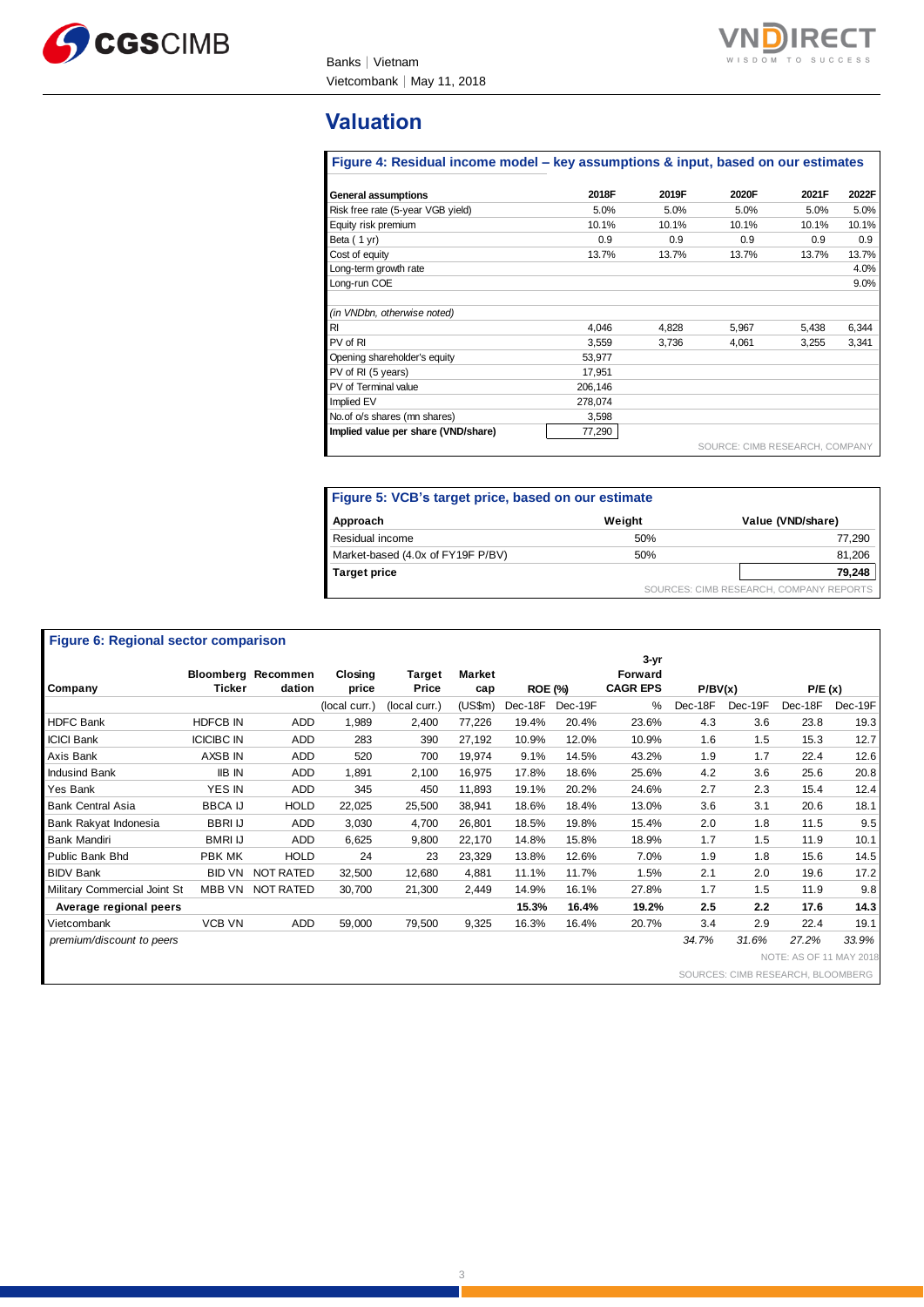



#### **BY THE NUMBERS**



#### **Profit & Loss**

| (VNDb)                                   | Dec-16A  | Dec-17A   | Dec-18F   | Dec-19F      | Dec-20F      |
|------------------------------------------|----------|-----------|-----------|--------------|--------------|
| Net Interest Income                      | 18,528   | 21,938    | 27,347    | 32,540       | 39,373       |
| Total Non-Interest Income                | 6.352    | 7.466     | 8,272     | 9,269        | 10,385       |
| <b>Operating Revenue</b>                 | 24.880   | 29,403    | 35,619    | 41,810       | 49,759       |
| <b>Total Non-Interest Expenses</b>       | (9,950)  | (11, 868) | (14, 247) | (16, 724)    | (19,904)     |
| <b>Pre-provision Operating Profit</b>    | 14,929   | 17,536    | 21,371    | 25,086       | 29,855       |
| <b>Total Provision Charges</b>           | (6, 406) | (6, 198)  | (7, 108)  | (8,388)      | (9, 943)     |
| <b>Operating Profit After Provisions</b> | 8,523    | 11,337    | 14,263    | 16,698       | 19,913       |
| Pretax Income/(Loss) from Assoc.         | O        | $\Omega$  | O         | <sup>0</sup> | 0            |
| <b>Operating EBIT (incl Associates)</b>  | 8,523    | 11,337    | 14,263    | 16,698       | 19,913       |
| Non-Operating Income/(Expense)           | $\Omega$ | $\Omega$  | O         | $\Omega$     | O            |
| Profit Before Tax (pre-El)               | 8,523    | 11,337    | 14,263    | 16,698       | 19,913       |
| <b>Exceptional Items</b>                 |          |           |           |              |              |
| <b>Pre-tax Profit</b>                    | 8,523    | 11,337    | 14,263    | 16,698       | 19,913       |
| Taxation                                 | (1,672)  | (2, 224)  | (2,796)   | (3, 273)     | (3,903)      |
| Consolidation Adjustments & Others       |          |           |           |              |              |
| Exceptional Income - post-tax            |          |           |           |              |              |
| <b>Profit After Tax</b>                  | 6,851    | 9,113     | 11,467    | 13,425       | 16,010       |
| Minority Interests                       | (19)     | (26)      | (35)      | (39)         | (46)         |
| Pref. & Special Div                      | $\Omega$ | $\Omega$  | O         | $\Omega$     | <sup>0</sup> |
| FX And Other Adj.                        | (1, 199) | (1,590)   | (1, 944)  | (2, 276)     | (2,714)      |
| <b>Net Profit</b>                        | 5,633    | 7,497     | 9,489     | 11,111       | 13,249       |
| <b>Recurring Net Profit</b>              | 6,832    | 9,087     | 11,433    | 13,387       | 15,963       |

#### **Balance Sheet Employment**

|                                  | Dec-16A | Dec-17A | Dec-18F | Dec-19F | Dec-20F |
|----------------------------------|---------|---------|---------|---------|---------|
| Gross Loans/Cust Deposits        | 78.0%   | 76.7%   | 77.0%   | 77.7%   | 79.0%   |
| Avg Loans/Avg Deposits           | 77.7%   | 77.3%   | 76.9%   | 77.4%   | 78.4%   |
| Avg Liquid Assets/Avg Assets     | 40.5%   | 43.5%   | 45.5%   | 44.4%   | 43.3%   |
| Avg Liquid Assets/Avg IEAs       | 41.6%   | 44.6%   | 46.5%   | 45.3%   | 44.1%   |
| Net Cust Loans/Assets            | 57.5%   | 51.7%   | 53.0%   | 54.2%   | 55.6%   |
| Net Cust Loans/Broad Deposits    | 67.3%   | 67.4%   | 68.5%   | 69.7%   | 71.5%   |
| Equity & Provns/Gross Cust Loans | 12.2%   | 11.4%   | 11.2%   | 11.1%   | 10.9%   |
| Asset Risk Weighting             | 62.3%   | 59.2%   | 61.2%   | 59.5%   | 59.4%   |
| Provision Charge/Avg Cust Loans  | 1.51%   | 1.23%   | 1.20%   | 1.20%   | 1.20%   |
| Provision Charge/Avg Assets      | 0.88%   | 0.68%   | 0.64%   | 0.65%   | 0.67%   |
| Total Write Offs/Average Assets  | 0.94%   | 0.68%   | 0.53%   | 0.54%   | 0.56%   |

SOURCES: VND, COMPANY REPORTS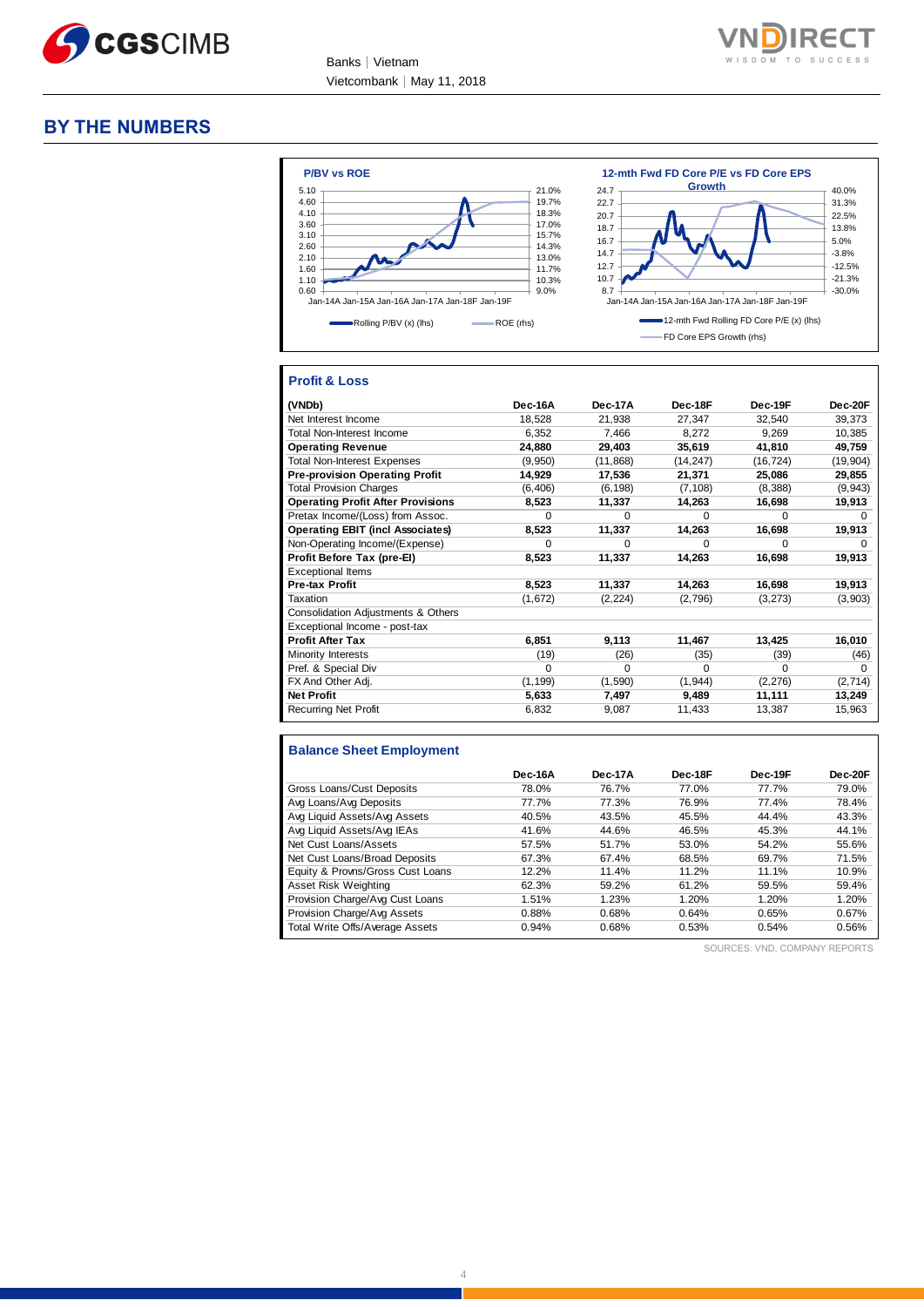

#### **BY THE NUMBERS… cont'd**

| <b>Balance Sheet</b>                          |          |           |           |           |           |
|-----------------------------------------------|----------|-----------|-----------|-----------|-----------|
| (VNDb)                                        | Dec-16A  | Dec-17A   | Dec-18F   | Dec-19F   | Dec-20F   |
| <b>Total Gross Loans</b>                      | 630,036  | 776,356   | 920,759   | 1,092,085 | 1,302,936 |
| Liquid Assets & Invst. (Current)              | 136,235  | 234,069   | 245.700   | 257.985   | 270,884   |
| Other Int. Earning Assets                     |          |           |           |           |           |
| <b>Total Gross Int. Earning Assets</b>        | 766,272  | 1,010,425 | 1,166,458 | 1,350,070 | 1,573,819 |
| Total Provisions/Loan Loss Reserve            | (8, 124) | (8, 113)  | (9,298)   | (10, 696) | (12, 353) |
| <b>Total Net Interest Earning Assets</b>      | 758,148  | 1,002,312 | 1,157,160 | 1,339,374 | 1,561,467 |
| Intangible Assets                             | 1.922    | 1.964     | 2.043     | 2.125     | 2.210     |
| Other Non-Interest Earning Assets             | 18,145   | 20,956    | 21,794    | 22,666    | 23,573    |
| <b>Total Non-Interest Earning Assets</b>      | 20,067   | 22,920    | 23,837    | 24,791    | 25,782    |
| <b>Cash And Marketable Securities</b>         | 9,692    | 10,103    | 10,507    | 10,927    | 11,364    |
| Long-term Investments                         | $\Omega$ | 0         | $\Omega$  | $\Omega$  | 0         |
| <b>Total Assets</b>                           | 787,907  | 1,035,335 | 1,191,505 | 1,375,092 | 1,598,613 |
| <b>Customer Interest-Bearing Liabilities</b>  | 600,738  | 726.720   | 854.351   | 1.000.247 | 1,171,076 |
| <b>Bank Deposits</b>                          | 72.238   | 66.942    | 68.281    | 69,647    | 71,040    |
| Interest Bearing Liabilities: Others          | 54,151   | 171,408   | 174.837   | 178,335   | 181,902   |
| <b>Total Interest-Bearing Liabilities</b>     | 727,128  | 965.070   | 1.097.470 | 1,248,228 | 1,424,017 |
| Bank's Liabilities Under Acceptances          |          |           |           |           |           |
| <b>Total Non-Interest Bearing Liabilities</b> | 12,678   | 16,198    | 31,414    | 53.734    | 88,381    |
| <b>Total Liabilities</b>                      | 739,805  | 981,269   | 1,128,883 | 1,301,962 | 1,512,398 |
| <b>Shareholders' Equity</b>                   | 47,958   | 53.977    | 62.532    | 73.041    | 86,126    |
| Minority Interests                            | (144)    | (89)      | (89)      | (89)      | (89)      |
| <b>Total Equity</b>                           | 47,815   | 53,888    | 62,443    | 72,951    | 86,036    |

#### **Key Ratios**

|                                          | Dec-16A | Dec-17A | Dec-18F | Dec-19F | Dec-20F |
|------------------------------------------|---------|---------|---------|---------|---------|
| Total Income Growth                      | 17.3%   | 18.2%   | 21.1%   | 17.4%   | 19.0%   |
| <b>Operating Profit Growth</b>           | 15.8%   | 17.5%   | 21.9%   | 17.4%   | 19.0%   |
| <b>Pretax Profit Growth</b>              | 24.8%   | 33.0%   | 25.8%   | 17.1%   | 19.3%   |
| Net Interest To Total Income             | 74.5%   | 74.6%   | 76.8%   | 77.8%   | 79.1%   |
| Cost Of Funds                            | 2.85%   | 2.86%   | 2.70%   | 2.78%   | 2.86%   |
| Return On Interest Earning Assets        | 5.30%   | 5.20%   | 5.07%   | 5.18%   | 5.31%   |
| Net Interest Spread                      | 2.45%   | 2.33%   | 2.37%   | 2.40%   | 2.45%   |
| Net Interest Margin (Avg Deposits)       | 3.39%   | 3.38%   | 3.55%   | 3.60%   | 3.73%   |
| Net Interest Margin (Avg RWA)            | 4.17%   | 3.98%   | 4.07%   | 4.21%   | 4.45%   |
| Provisions to Pre Prov. Operating Profit | 42.9%   | 35.3%   | 33.3%   | 33.4%   | 33.3%   |
| Interest Return On Average Assets        | 2.53%   | 2.41%   | 2.46%   | 2.54%   | 2.65%   |
| <b>Effective Tax Rate</b>                | 19.6%   | 19.6%   | 19.6%   | 19.6%   | 19.6%   |
| Net Dividend Payout Ratio                | 47.3%   | 38.4%   | 30.3%   | 25.9%   | 21.7%   |
| Return On Average Assets                 | 0.77%   | 0.82%   | 0.85%   | 0.87%   | 0.89%   |

### **Key Drivers**

|                                | Dec-16A | Dec-17A | Dec-18F | Dec-19F | Dec-20F |
|--------------------------------|---------|---------|---------|---------|---------|
| Loan Growth (%)                | 18.8%   | 17.9%   | 18.0%   | 18.0%   | 19.0%   |
| Net Interest Margin (%)        | 2.6%    | 2.5%    | 2.5%    | 2.6%    | 2.7%    |
| Non Interest Income Growth (%) | 10.5%   | 17.5%   | 10.8%   | 12.1%   | 12.0%   |
| Cost-income Ratio (%)          | 40.0%   | 40.4%   | 40.0%   | 40.0%   | 40.0%   |
| Net NPL Ratio (%)              | $-2.2%$ | $-3.2%$ | $-3.7%$ | $-4.1%$ | $-4.3%$ |
| Loan Loss Reserve (%)          | 117.4%  | 130.7%  | 130.4%  | 130.1%  | 123.5%  |
| GP Ratio (%)                   | 0.9%    | 0.8%    | 0.7%    | 0.7%    | 0.7%    |
| Tier 1 Ratio (%)               | 9.0%    | 8.2%    | 8.1%    | 8.5%    | 8.6%    |
| Total CAR (%)                  | 11.1%   | 11.2%   | 10.6%   | 10.7%   | 10.6%   |
| Deposit Growth (%)             | 17.8%   | 20.0%   | 17.5%   | 17.0%   | 17.0%   |
| Loan-deposit Ratio (%)         | 76.7%   | 75.6%   | 75.9%   | 76.6%   | 77.9%   |
| Gross NPL Ratio (%)            | 1.5%    | 1.1%    | 1.1%    | 1.1%    | 1.1%    |
| Fee Income Growth (%)          | 12.5%   | 20.6%   | 20.0%   | 20.0%   | 20.0%   |

SOURCES: VND, COMPANY REPORTS

**IRECT**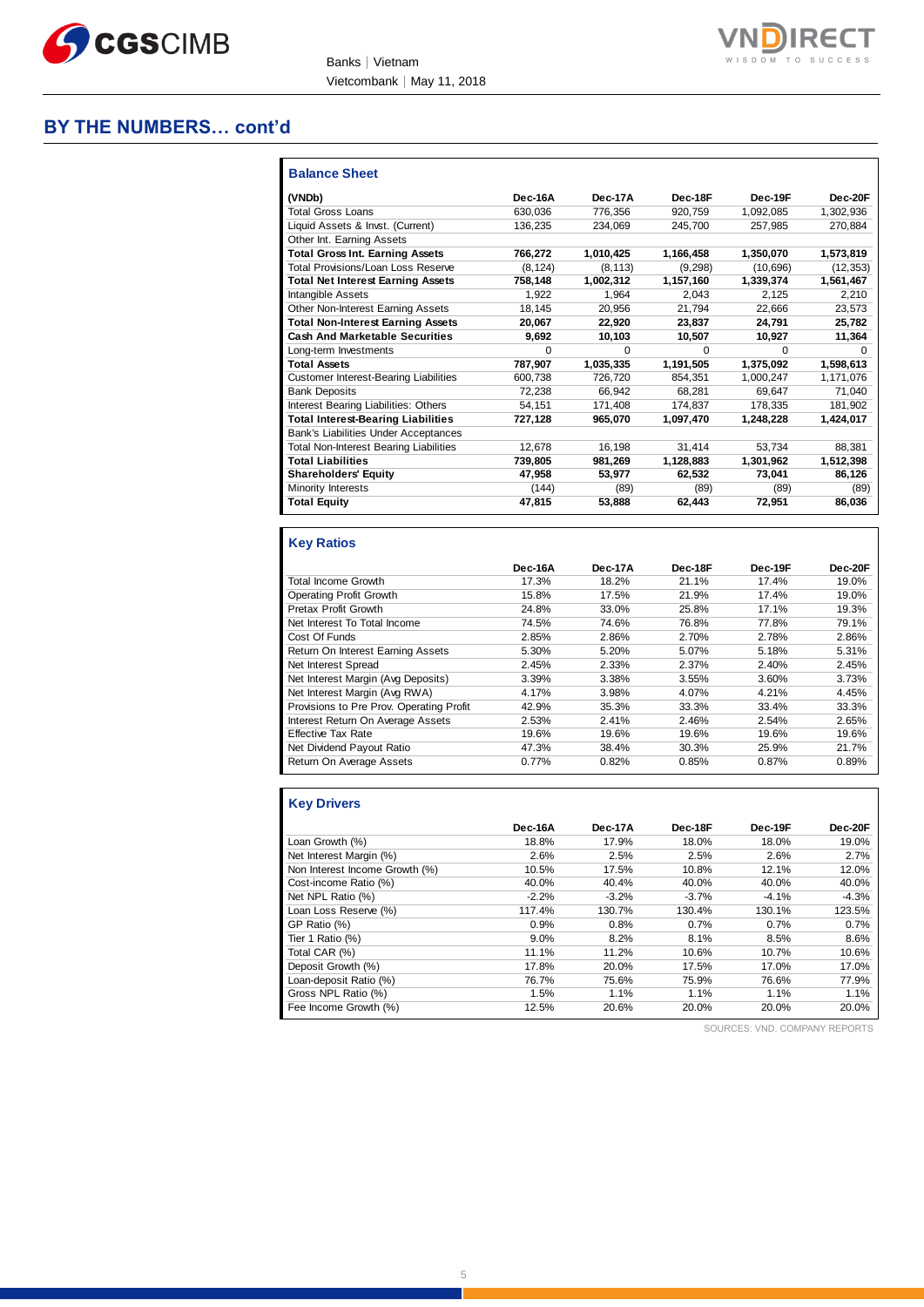



#### **DISCLAIMER**

The content of this report (including the views and opinions expressed therein, and the information comprised therein) has been prepared by and belongs to VNDIRECT Securities Corporation, and is distributed by CGS-CIMB or CIMB Investment Bank Berhad ("CIMB"), as the case may be, pursuant to an arrangement between VNDIRECT Securities Corporation and CGS-CIMB. VNDIRECT Securities Corporation is not an affiliate of CGS-CIMB or CIMB.

This report is not directed to, or intended for distribution to or use by, any person or entity who is a citizen or resident of or located in any locality, state, country or other jurisdiction where such distribution, publication, availability or use would be contrary to law or regulation.

By accepting this report, the recipient hereof represents and warrants that he is entitled to receive such report in accordance with the restrictions set forth below and agrees to be bound by the limitations contained herein (including the "Restrictions on Distributions" set out below). Any failure to comply with these limitations may constitute a violation of law. This publication is being supplied to you strictly on the basis that it will remain confidential. No part of this report may be (i) copied, photocopied, duplicated, stored or reproduced in any form by any means or (ii) redistributed or passed on, directly or indirectly, to any other person in whole or in part, for any purpose without the prior written consent of CGS-CIMB or CIMB, as the case may be.

The information contained in this research report is prepared from data believed to be correct and reliable at the time of issue of this report.

VNDIRECT Securities Corporation may or may not issue regular reports on the subject matter of this report at any frequency and may cease to do so or change the periodicity of reports at any time. None of VNDIRECT Securities Corporation, CGS-CIMB or CIMB is under any obligation to update this report in the event of a material change to the information contained in this report. None of VNDIRECT Securities Corporation, CGS-CIMB or CIMB has any and will accept any, obligation to (i) check or ensure that the contents of this report remain current, reliable or relevant, (ii) ensure that the content of this report constitutes all the information a prospective investor may require, (iii) ensure the adequacy, accuracy, completeness, reliability or fairness of any views, opinions and information, and accordingly, VNDIRECT Securities Corporation, CGS-CIMB and CIMB and their respective affiliates and related persons including China Galaxy International Financial Holdings Limited ("CGIFHL") and CIMB Group Sdn. Bhd. ("CIMBG") and their respective related corporations (and their respective directors, associates, connected persons and/or employees) shall not be liable in any manner whatsoever for any consequences (including but not limited to any direct, indirect or consequential losses, loss of profits and damages) of any reliance thereon or usage thereof. In particular, VNDIRECT Securities Corporation, CGS-CIMB and CIMB disclaim all responsibility and liability for the views and opinions set out in this report.

Unless otherwise specified, this report is based upon reasonable sources. Such sources will, unless otherwise specified, for market data, be market data and prices available from the main stock exchange or market where the relevant security is listed, or, where appropriate, any other market. Information on the accounts and business of company(ies) will generally be based on published statements of the company(ies), information disseminated by regulatory information services, other publicly available information and information resulting from our research. Whilst every effort is made to ensure that statements of facts made in this report are accurate, all estimates, projections, forecasts, expressions of opinion and other subjective judgments contained in this report are based on assumptions considered to be reasonable as of the date of the document in which they are contained and must not be construed as a representation that the matters referred to therein will occur. Past performance is not a reliable indicator of future performance. The value of investments may go down as well as up and those investing may, depending on the investments in question, lose more than the initial investment. No report shall constitute an offer or an invitation by or on behalf of CGS-CIMB, CIMB, or VNDIRECT Securities Corporation, or their respective affiliates (including CGIFHL, CIMBG and their respective related corporations) to any person to buy or sell any investments.

CGS-CIMB, CIMB and/or VNDIRECT Securities Corporation and/or their respective affiliates and related corporations (including CGIFHL, CIMBG and their respective related corporations), their respective directors, associates, connected parties and/or employees may own or have positions in securities of the company(ies) covered in this research report or any securities related thereto and may from time to time add to or dispose of, or may be materially interested in, any such securities. Further, CGS-CIMB, CIMB and/or VNDIRECT Securities Corporation, and/or their respective affiliates and their respective related corporations (including CGIFHL, CIMBG and their respective related corporations) do and seek to do business with the company(ies) covered in this research report and may from time to time act as market maker or have assumed an underwriting commitment in securities of such company(ies), may sell them to or buy them from customers on a principal basis and may also perform or seek to perform significant investment banking, advisory, underwriting or placement services for or relating to such company(ies) as well as solicit such investment, advisory or other services from any entity mentioned in this report.

CGS-CIMB, CIMB and/or VNDIRECT Securities Corporation and/or their respective affiliates (including CGIFHL, CIMBG and their respective related corporations) may enter into an agreement with the company(ies) covered in this report relating to the production of research reports. CGS-CIMB, CIMB and/or VNDIRECT Securities Corporation may disclose the contents of this report to the company(ies) covered by it and may have amended the contents of this report following such disclosure.

The analyst responsible for the production of this report hereby certifies that the views expressed herein accurately and exclusively reflect his or her personal views and opinions about any and all of the issuers or securities analysed in this report and were prepared independently and autonomously. No part of the compensation of the analyst(s) was, is, or will be directly or indirectly related to the inclusion of specific recommendations(s) or view(s) in this report. The analyst(s) who prepared this research report is prohibited from receiving any compensation, incentive or bonus based on specific investment banking transactions or for providing a specific recommendation for, or view of, a particular company. Information barriers and other arrangements may be established where necessary to prevent conflicts of interests arising. However, the analyst(s) may receive compensation that is based on his/their coverage of company(ies) in the performance of his/their duties or the performance of his/their recommendations and the research personnel involved in the preparation of this report may also participate in the solicitation of the businesses as described above. In reviewing this research report, an investor should be aware that any or all of the foregoing, among other things, may give rise to real or potential conflicts of interest. Additional information is, subject to the duties of confidentiality, available on request.

The term "VNDIRECT Securities Corporation" shall, unless the context otherwise requires, mean VNDIRECT Securities Corporation and its affiliates, subsidiaries and related companies. The term "CGS-CIMB" shall denote, where appropriate, the relevant entity distributing or disseminating the report in the particular jurisdiction referenced below, or, in every other case except as otherwise stated herein, CIMB Securities International Pte. Ltd. and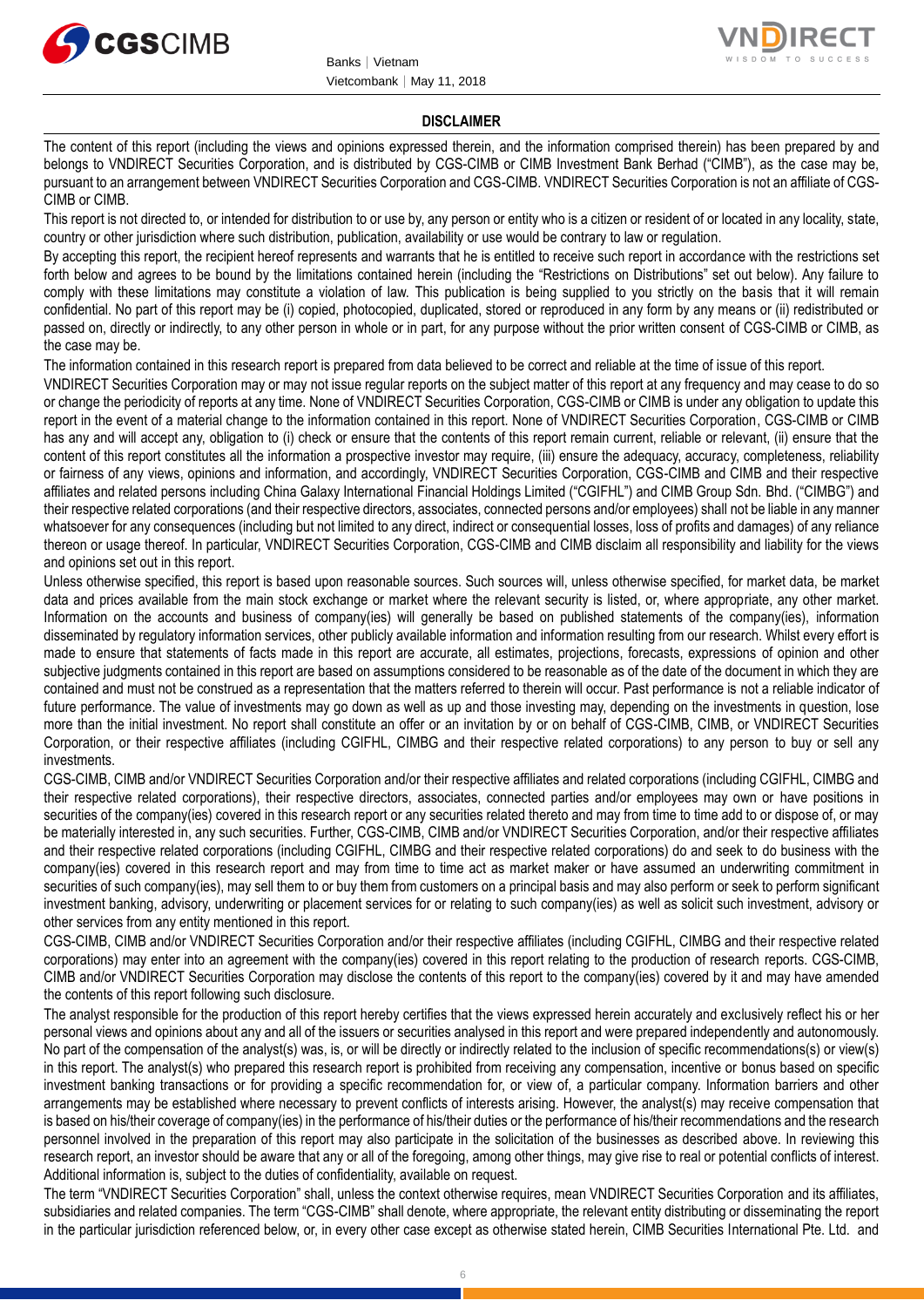



its affiliates, subsidiaries and related corporations.

#### **CGS-CIMB**

| Country     | <b>CGS-CIMB Entity</b>                      | <b>Regulated by</b>                                             |
|-------------|---------------------------------------------|-----------------------------------------------------------------|
| Hong Kong   | <b>CGS-CIMB Securities Limited</b>          | Securities and Futures Commission Hong Kong                     |
| India       | CGS-CIMB Securities (India) Private Limited | Securities and Exchange Board of India (SEBI)                   |
| Indonesia   | PT CGS-CIMB Sekuritas Indonesia             | Financial Services Authority of Indonesia                       |
| Singapore   | CGS-CIMB Research Pte. Ltd.                 | Monetary Authority of Singapore                                 |
| South Korea | CGS-CIMB Securities Limited, Korea Branch   | Financial Services Commission and Financial Supervisory Service |
| Thailand    | CGS-CIMB Securities (Thailand) Co. Ltd.     | Securities and Exchange Commission Thailand                     |

#### **CIMB**

| untry    | <b>CIMB</b><br>.<br>Entity                    | ated bv                                                                           |
|----------|-----------------------------------------------|-----------------------------------------------------------------------------------|
| Malaysia | <b>CIMB</b><br>∶Berhad<br>Bank<br>√Investment | ;ommission<br>. Malavsır<br>ïties<br>ឹ<br><u>ж.</u><br>\ ,\ ,\ \ \ \ \<br>וסוכי ו |

(i) As of May 11, 2018 VNDIRECT Securities Corporation has a proprietary position in the securities (which may include but not limited to shares, warrants, call warrants and/or any other derivatives) in the following company or companies covered or recommended in this report: (a) -

(ii) As of May 11, 2018, the analyst(s) who prepared this report, and the associate(s), has / have an interest in the securities (which may include but not limited to shares, warrants, call warrants and/or any other derivatives) in the following company or companies covered or recommended in this report:

(a) -

This report does not purport to contain all the information that a prospective investor may require. CGS-CIMB, and VNDIRECT Securities Corporation and their respective affiliates (including CGIFHL, CIMBG and their related corporations) do not make any guarantee, representation or warranty, express or implied, as to the adequacy, accuracy, completeness, reliability or fairness of any such information and opinion contained in this report. None of CGS-CIMB, CIMB and VNDIRECT Securities Corporation and their respective affiliates nor their related persons (including CGIFHL, CIMBG and their related corporations) shall be liable in any manner whatsoever for any consequences (including but not limited to any direct, indirect or consequential losses, loss of profits and damages) of any reliance thereon or usage thereof.

This report is general in nature and has been prepared for information purposes only. It is intended for circulation amongst CGS-CIMB's, CIMB's and their respective affiliates' (including CGIFHL's, CIMBG's and their respective related corporations') clients generally and does not have regard to the specific investment objectives, financial situation and the particular needs of any specific person who may receive this report. The information and opinions in this report are not and should not be construed or considered as an offer, recommendation or solicitation to buy or sell the subject securities, related investments or other financial instruments or any derivative instrument, or any rights pertaining thereto.

Investors are advised to make their own independent evaluation of the information contained in this research report, consider their own individual investment objectives, financial situation and particular needs and consult their own professional and financial advisers as to the legal, business, financial, tax and other aspects before participating in any transaction in respect of the securities of company(ies) covered in this research report. The securities of such company(ies) may not be eligible for sale in all jurisdictions or to all categories of investors.

**Australia:** Despite anything in this report to the contrary, this research is provided in Australia by CIMB Securities (Singapore) Pte. Ltd. and CIMB Securities Limited. This research is only available in Australia to persons who are "wholesale clients" (within the meaning of the Corporations Act 2001 (Cth) and is supplied solely for the use of such wholesale clients and shall not be distributed or passed on to any other person. You represent and warrant that if you are in Australia, you are a "wholesale client". This research is of a general nature only and has been prepared without taking into account the objectives, financial situation or needs of the individual recipient. CIMB Securities (Singapore) Pte. Ltd. and CIMB Securities Limited do not hold, and are not required to hold an Australian financial services license. CIMB Securities (Singapore) Pte. Ltd. and CIMB Securities Limited rely on "passporting" exemptions for entities appropriately licensed by the Monetary Authority of Singapore (under ASIC Class Order 03/1102) and the Securities and Futures Commission in Hong Kong (under ASIC Class Order 03/1103).

**Canada:** This research report has not been prepared in accordance with the disclosure requirements of Dealer Member Rule 3400 – Research Restrictions and Disclosure Requirements of the Investment Industry Regulatory Organization of Canada. For any research report distributed by CIBC, further disclosures related to CIBC conflicts of interest can be found at https://researchcentral.cibcwm.com.

**China:** For the purpose of this report, the People's Republic of China ("PRC") does not include the Hong Kong Special Administrative Region, the Macau Special Administrative Region or Taiwan. The distributor of this report has not been approved or licensed by the China Securities Regulatory Commission or any other relevant regulatory authority or governmental agency in the PRC. This report contains only marketing information. The distribution of this report is not an offer to buy or sell to any person within or outside PRC or a solicitation to any person within or outside of PRC to buy or sell any instruments described herein. This report is being issued outside the PRC to a limited number of institutional investors and may not be provided to any person other than the original recipient and may not be reproduced or used for any other purpose.

**France:** Only qualified investors within the meaning of French law shall have access to this report. This report shall not be considered as an offer to subscribe to, or used in connection with, any offer for subscription or sale or marketing or direct or indirect distribution of financial instruments and it is not intended as a solicitation for the purchase of any financial instrument.

**Germany:** This report is only directed at persons who are professional investors as defined in sec 31a(2) of the German Securities Trading Act (WpHG). This publication constitutes research of a non-binding nature on the market situation and the investment instruments cited here at the time of the publication of the information.

The current prices/yields in this issue are based upon closing prices from Bloomberg as of the day preceding publication. Please note that neither the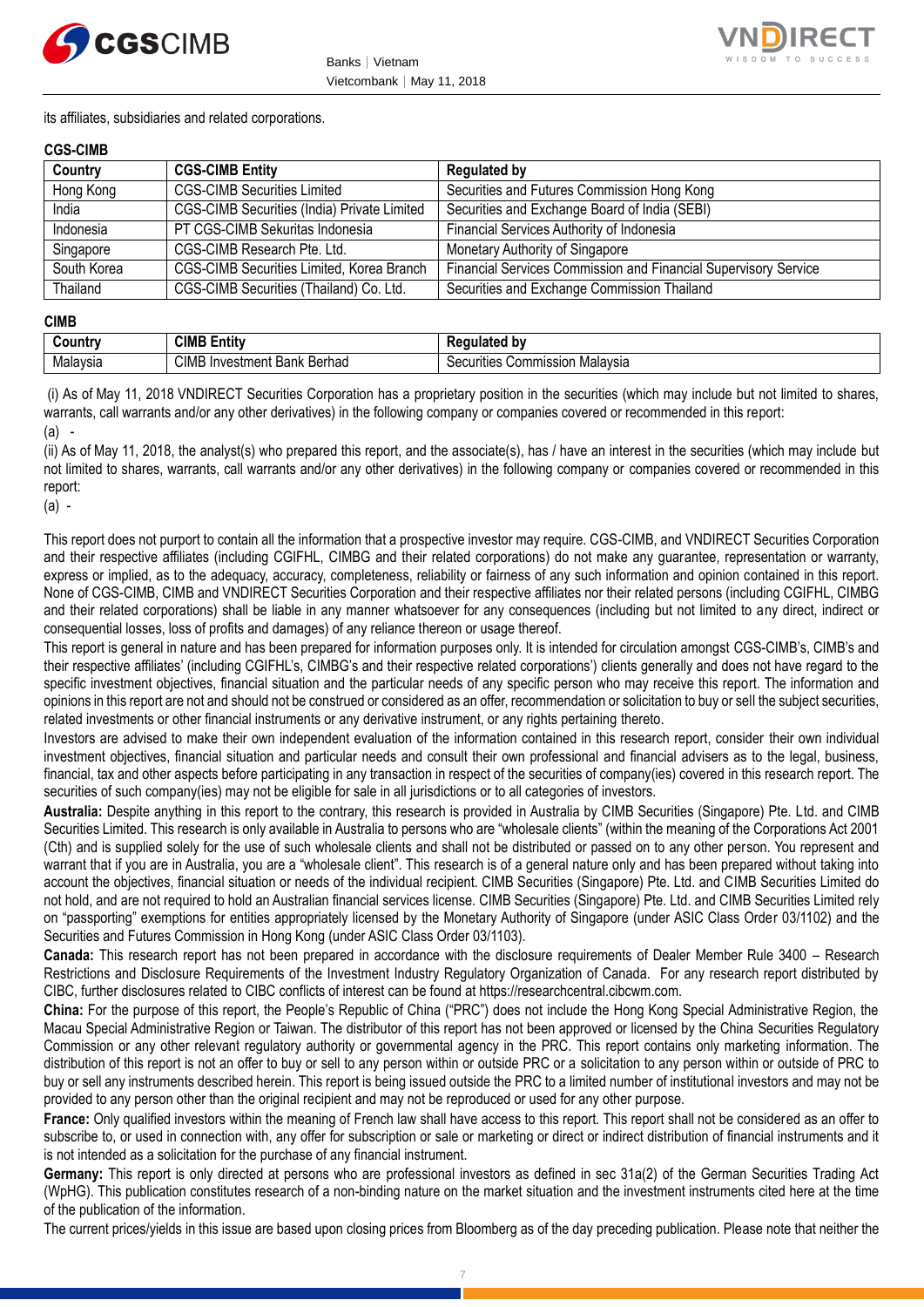



German Federal Financial Supervisory Agency (BaFin), nor any other supervisory authority exercises any control over the content of this report. **Hong Kong:** This report is issued and distributed in Hong Kong by CIMB Securities Limited ("CHK") which is licensed in Hong Kong by the Securities and Futures Commission for Type 1 (dealing in securities), Type 4 (advising on securities) and Type 6 (advising on corporate finance) activities. Any investors wishing to purchase or otherwise deal in the securities covered in this report should contact the Head of Sales at CIMB Securities Limited. The views and opinions in this research report are of VNDIRECT Securities Corporation as of the date hereof and are subject to change. If the Financial Services and Markets Act of the United Kingdom or the rules of the Financial Conduct Authority apply to a recipient, our obligations owed to such recipient therein are unaffected. CHK has no obligation to update its opinion or the information in this research report.

This publication is strictly confidential and is for private circulation only to clients of CHK.

CHK does not make a market on other securities mentioned in the report.

**India:** This report is issued and distributed in India by CIMB Securities (India) Private Limited ("CIMB India") which is registered with the National Stock Exchange of India Limited and BSE Limited as a trading and clearing member under the Securities and Exchange Board of India (Stock Brokers and Sub-Brokers) Regulations, 1992. In accordance with the provisions of Regulation 4(g) of the Securities and Exchange Board of India (Investment Advisers) Regulations, 2013, CIMB India is not required to seek registration with the Securities and Exchange Board of India ("SEBI") as an Investment Adviser. CIMB India is registered with SEBI as a Research Analyst pursuant to the SEBI (Research Analysts) Regulations, 2014 ("Regulations").

This report does not take into account the particular investment objectives, financial situations, or needs of the recipients. It is not intended for and does not deal with prohibitions on investment due to law/jurisdiction issues etc. which may exist for certain persons/entities. Recipients should rely on their own investigations and take their own professional advice before investment.

The report is not a "prospectus" as defined under Indian Law, including the Companies Act, 2013, and is not, and shall not be, approved by, or filed or registered with, any Indian regulator, including any Registrar of Companies in India, SEBI, any Indian stock exchange, or the Reserve Bank of India. No offer, or invitation to offer, or solicitation of subscription with respect to any such securities listed or proposed to be listed in India is being made, or intended to be made, to the public, or to any member or section of the public in India, through or pursuant to this report.

The research analysts, strategists or economists principally responsible for the preparation of this research report are segregated from the other activities of CIMB India and they have received compensation based upon various factors, including quality, accuracy and value of research, firm profitability or revenues, client feedback and competitive factors. Research analysts', strategists' or economists' compensation is not linked to investment banking or capital markets transactions performed or proposed to be performed by CIMB India or its affiliates.

CGS-CIMB India has not received any investment banking related compensation from the companies mentioned in the report in the past 12 months. CGS-CIMB India has not received any compensation from the companies mentioned in the report in the past 12 months.

**Indonesia:** This report is issued and distributed by PT CIMB Sekuritas Indonesia ("CIMBI"). The views and opinions in this research report are our own as of the date hereof and are subject to change. CIMBI has no obligation to update its opinion or the information in this research report. Neither this report nor any copy hereof may be distributed in Indonesia or to any Indonesian citizens wherever they are domiciled or to Indonesian residents except in compliance with applicable Indonesian capital market laws and regulations.

This research report is not an offer of securities in Indonesia. The securities referred to in this research report have not been registered with the Financial Services Authority (Otoritas Jasa Keuangan) pursuant to relevant capital market laws and regulations, and may not be offered or sold within the territory of the Republic of Indonesia or to Indonesian citizens through a public offering or in circumstances which constitute an offer within the meaning of the Indonesian capital market law and regulations.

**Ireland:** CGS-CIMB is not an investment firm authorised in the Republic of Ireland and no part of this document should be construed as CGS-CIMB acting as, or otherwise claiming or representing to be, an investment firm authorised in the Republic of Ireland.

**Malaysia:** This report is distributed by CIMB solely for the benefit of and for the exclusive use of our clients. CIMB has no obligation to update, revise or reaffirm its opinion or the information in this research reports after the date of this report.

**New Zealand:** In New Zealand, this report is for distribution only to persons who are wholesale clients pursuant to section 5C of the Financial Advisers Act 2008.

**Singapore:** This report is issued and distributed by CIMB Research Pte Ltd ("CIMBR"). CIMBR is a financial adviser licensed under the Financial Advisers Act, Cap 110 ("FAA") for advising on investment products, by issuing or promulgating research analyses or research reports, whether in electronic, print or other form. Accordingly CIMBR is a subject to the applicable rules under the FAA unless it is able to avail itself to any prescribed exemptions.

Recipients of this report are to contact CIMB Research Pte Ltd, 50 Raffles Place, #16-02 Singapore Land Tower, Singapore in respect of any matters arising from, or in connection with this report. CIMBR has no obligation to update its opinion or the information in this research report. This publication is strictly confidential and is for private circulation only. If you have not been sent this report by CIMBR directly, you may not rely, use or disclose to anyone else this report or its contents.

If the recipient of this research report is not an accredited investor, expert investor or institutional investor, CIMBR accepts legal responsibility for the contents of the report without any disclaimer limiting or otherwise curtailing such legal responsibility. If the recipient is an accredited investor, expert investor or institutional investor, the recipient is deemed to acknowledge that CIMBR is exempt from certain requirements under the FAA and its attendant regulations, and as such, is exempt from complying with the following :

(a) Section 25 of the FAA (obligation to disclose product information);

(b) Section 27 (duty not to make recommendation with respect to any investment product without having a reasonable basis where you may be reasonably expected to rely on the recommendation) of the FAA;

(c) MAS Notice on Information to Clients and Product Information Disclosure [Notice No. FAA-N03];

(d) MAS Notice on Recommendation on Investment Products [Notice No. FAA-N16];

(e) Section 36 (obligation on disclosure of interest in securities), and

(f) any other laws, regulations, notices, directive, guidelines, circulars and practice notes which are relates to the above, to the extent permitted by applicable laws, as may be amended from time to time, and any other laws, regulations, notices, directive, guidelines, circulars, and practice notes as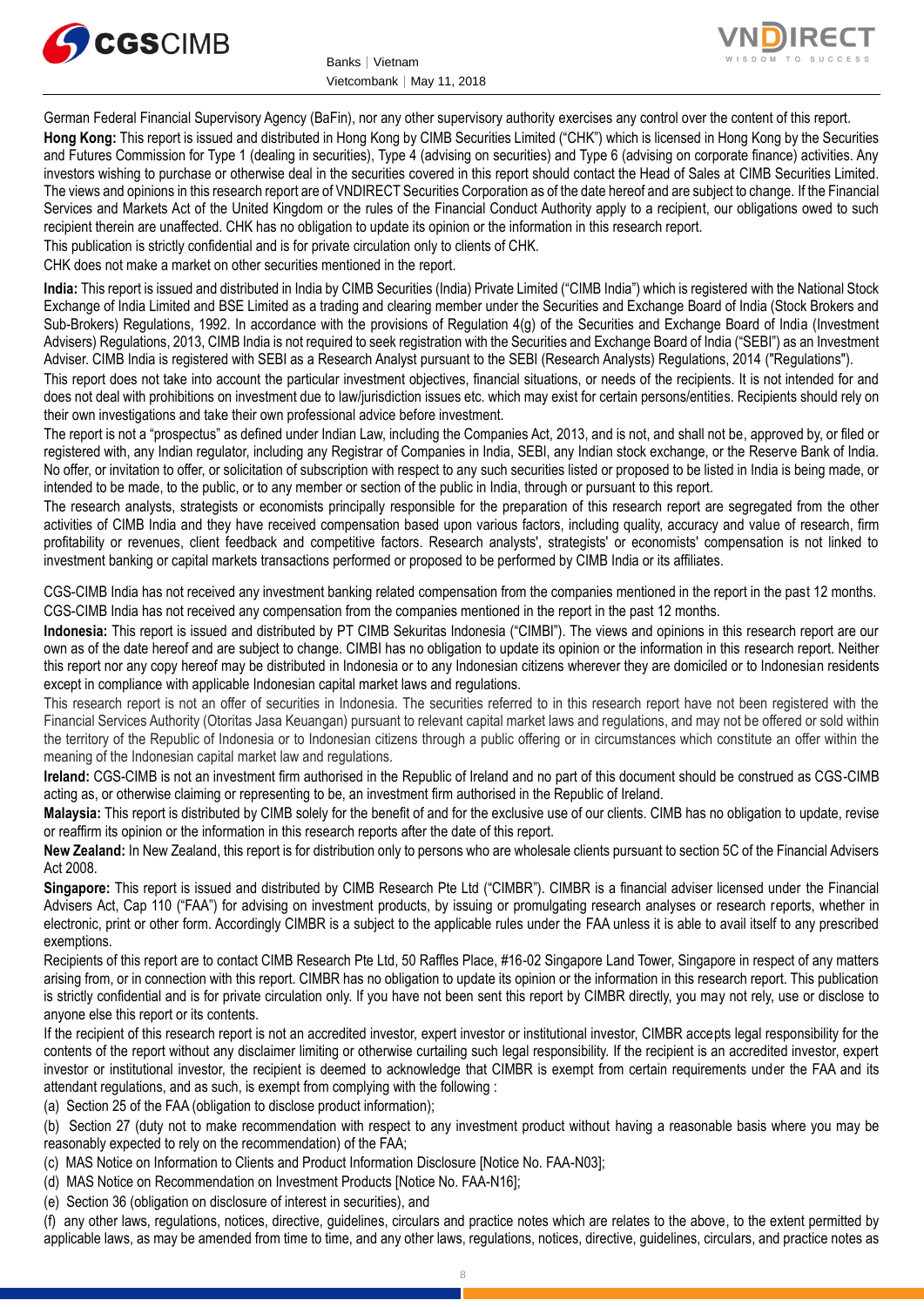



we may notify you from time to time. In addition, the recipient who is an accredited investor, expert investor or institutional investor acknowledges that a CIMBR is exempt from Section 27 of the FAA, the recipient will also not be able to file a civil claim against CIMBR for any loss or damage arising from the recipient's reliance on any recommendation made by CIMBR which would otherwise be a right that is available to the recipient under Section 27 of the FAA, the recipient will also not be able to file a civil claim against CIMBR for any loss or damage arising from the recipient's reliance on any recommendation made by CIMBR which would otherwise be a right that is available to the recipient under Section 27 of the FAA.

CIMBR, its affiliates and related corporations, their directors, associates, connected parties and/or employees may own or have positions in securities of the company(ies) covered in this research report or any securities related thereto and may from time to time add to or dispose of, or may be materially interested in, any such securities. Further, CIMBR, its affiliates and its related corporations do and seek to do business with the company(ies) covered in this research report and may from time to time act as market maker or have assumed an underwriting commitment in securities of such company(ies), may sell them to or buy them from customers on a principal basis and may also perform or seek to perform significant investment banking, advisory, underwriting or placement services for or relating to such company(ies) as well as solicit such investment, advisory or other services from any entity mentioned in this report.

As of May 11, 2018,, CIMBR does not have a proprietary position in the recommended securities in this report.

CIMBR does not make a market on the securities mentioned in the report.

**South Korea:** This report is issued and distributed in South Korea by CIMB Securities Limited, Korea Branch ("CIMB Korea") which is licensed as a cash equity broker, and regulated by the Financial Services Commission and Financial Supervisory Service of Korea. In South Korea, this report is for distribution only to professional investors under Article 9(5) of the Financial Investment Services and Capital Market Act of Korea ("FSCMA").

**Spain:** This document is a research report and it is addressed to institutional investors only. The research report is of a general nature and not personalised and does not constitute investment advice so, as the case may be, the recipient must seek proper advice before adopting any investment decision. This document does not constitute a public offering of securities.

CGS-CIMB is not registered with the Spanish Comision Nacional del Mercado de Valores to provide investment services.

**Sweden:** This report contains only marketing information and has not been approved by the Swedish Financial Supervisory Authority. The distribution of this report is not an offer to sell to any person in Sweden or a solicitation to any person in Sweden to buy any instruments described herein and may not be forwarded to the public in Sweden.

**Switzerland:** This report has not been prepared in accordance with the recognized self-regulatory minimal standards for research reports of banks issued by the Swiss Bankers' Association (Directives on the Independence of Financial Research).

Thailand: This report is issued and distributed by CIMB Securities (Thailand) Co. Ltd. ("CIMBT") based upon sources believed to be reliable (but their accuracy, completeness or correctness is not guaranteed). The statements or expressions of opinion herein were arrived at after due and careful consideration for use as information for investment. Such opinions are subject to change without notice and CIMBT has no obligation to update its opinion or the information in this research report.

CIMBT may act or acts as Market Maker, and issuer and offerer of Derivative Warrants and Structured Note which may have the following securities as its underlying securities. Investors should carefully read and study the details of the derivative warrants in the prospectus before making investment decisions.

AAV, ADVANC, AMATA, ANAN, AOT, AP, BA, BANPU, BBL, BCH, BCP, BCPG, BDMS, BEAUTY, BEC, BEM, BJC, BH, BIG, BLA, BLAND, BPP, BTS, CBG, CENTEL, CHG, CK, CKP, COM7, CPALL, CPF, CPN, DELTA, DTAC, EA, EGCO, EPG, GFPT, GLOBAL, GLOW, GPSC, GUNKUL, HMPRO, INTUCH, IRPC, ITD, IVL, KBANK, KCE, KKP, KTB, KTC, LH, LHBANK, LPN, MAJOR, MALEE, MEGA, MINT, MONO, MTLS, PLANB, PSH, PTL, PTG, PTT, PTTEP, PTTGC, QH, RATCH, ROBINS, S, SAWAD, SCB, SCC, SCCC, SIRI, SPALI, SPRC, STEC, STPI, SUPER, TASCO, TCAP, THAI, THANI, THCOM, TISCO, TKN, TMB, TOP, TPIPL, TRUE, TTA, TU, TVO, UNIQ, VGI, WHA, WORK.

#### Corporate Governance Report:

The disclosure of the survey result of the Thai Institute of Directors Association ("IOD") regarding corporate governance is made pursuant to the policy of the Office of the Securities and Exchange Commission. The survey of the IOD is based on the information of a company listed on the Stock Exchange of Thailand and the Market for Alternative Investment disclosed to the public and able to be accessed by a general public investor. The result, therefore, is from the perspective of a third party. It is not an evaluation of operation and is not based on inside information.

The survey result is as of the date appearing in the Corporate Governance Report of Thai Listed Companies. As a result, the survey result may be changed after that date. CIMBT does not confirm nor certify the accuracy of such survey result.

| <b>CARES</b><br>⊀anαe                       | 100<br>90           | RΛ<br>or<br>o.<br>υv | $\overline{\phantom{a}}$<br><b>70</b><br>v | $\sim$ $\sim$<br><b>Below</b><br>$\sim$<br>O<br> | .Nc<br>Result<br><b>VAV</b><br><br>וור |
|---------------------------------------------|---------------------|----------------------|--------------------------------------------|--------------------------------------------------|----------------------------------------|
| . .<br>. <b>.</b><br>----<br>. Jes<br>nuon. | woollon*<br>יייטווע | 000د<br>Verv         | Good<br>.                                  | N/A                                              |                                        |

**United Arab Emirates:** The distributor of this report has not been approved or licensed by the UAE Central Bank or any other relevant licensing authorities or governmental agencies in the United Arab Emirates. This report is strictly private and confidential and has not been reviewed by, deposited or registered with UAE Central Bank or any other licensing authority or governmental agencies in the United Arab Emirates. This report is being issued outside the United Arab Emirates to a limited number of institutional investors and must not be provided to any person other than the original recipient and may not be reproduced or used for any other purpose. Further, the information contained in this report is not intended to lead to the sale of investments under any subscription agreement or the conclusion of any other contract of whatsoever nature within the territory of the United Arab Emirates.

**United Kingdom and European Economic Area (EEA):** In the United Kingdom and European Economic Area, this material is also being distributed by CIMB Securities (UK) Limited ("CIMB UK"). CIMB UK is authorized and regulated by the Financial Conduct Authority and its registered office is at 27 Knightsbridge, London, SW1X7YB. The material distributed by CIMB UK has been prepared in accordance with CGS-CIMB's policies for managing conflicts of interest arising as a result of publication and distribution of this material. This material is for distribution only to, and is solely directed at, selected persons on the basis that those persons: (a) are eligible counterparties and professional clients of CIMB UK; (b) have professional experience in matters relating to investments falling within Article 19(5) of the Financial Services and Markets Act 2000 (Financial Promotion) Order 2005 (as amended, the "Order"), (c) fall within Article 49(2)(a) to (d) ("high net worth companies, unincorporated associations etc") of the Order; (d) are outside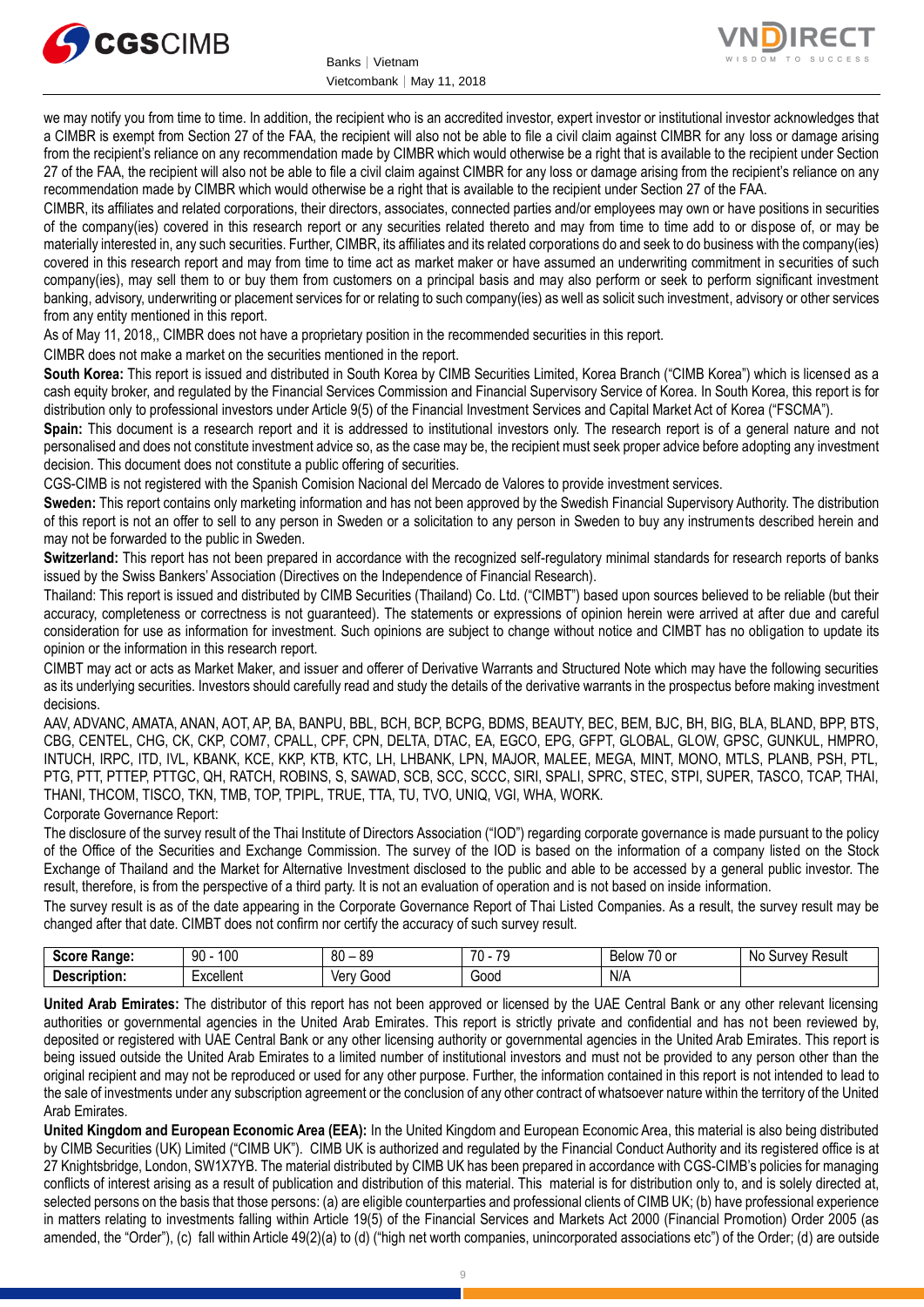



the United Kingdom subject to relevant regulation in each jurisdiction, material(all such persons together being referred to as "relevant persons"). This material is directed only at relevant persons and must not be acted on or relied on by persons who are not relevant persons. Any investment or investment activity to which this material relates is available only to relevant persons and will be engaged in only with relevant persons.

Where this material is labelled as non-independent, it does not provide an impartial or objective assessment of the subject matter and does not constitute independent "research" (cannot remove research from here under the applicable rules of the Financial Conduct Authority in the UK. Consequently, any such non-independent material will not have been prepared in accordance with legal requirements designed to promote the independence of research (cannot remove research from here) and will not subject to any prohibition on dealing ahead of the dissemination of research. Any such non-independent material must be considered as a marketing communication.

**United States:** This research report is distributed in the United States of America by CIMB Securities (USA) Inc, a U.S. registered broker-dealer and a related company of CIMB Research Pte Ltd, PT CIMB Sekuritas Indonesia, CIMB Securities (Thailand) Co. Ltd, CIMB Securities Limited, CIMB Securities (India) Private Limited, and is distributed solely to persons who qualify as "U.S. Institutional Investors" as defined in Rule 15a-6 under the Securities and Exchange Act of 1934. This communication is only for Institutional Investors whose ordinary business activities involve investing in shares, bonds, and associated securities and/or derivative securities and who have professional experience in such investments. Any person who is not a U.S. Institutional Investor or Major Institutional Investor must not rely on this communication. The delivery of this research report to any person in the United States of America is not a recommendation to effect any transactions in the securities discussed herein, or an endorsement of any opinion expressed herein. CIMB Securities (USA) Inc, is a FINRA/SIPC member and takes responsibility for the content of this report. For further information or to place an order in any of the above-mentioned securities please contact a registered representative of CIMB Securities (USA) Inc. CIMB Securities (USA) Inc. does not make a market on other securities mentioned in the report.

CIMB Securities (USA) Inc. has not managed or co-managed a public offering of any of the securities mentioned in the past 12 months.

CIMB Securities (USA) Inc. has not received compensation for investment banking services from any of the company mentioned in the past 12 months. CIMB Securities (USA) Inc. neither expects to receive nor intends to seek compensation for investment banking services from any of the company mentioned within the next 3 months.

**Other jurisdictions:** In any other jurisdictions, except if otherwise restricted by laws or regulations, this report is only for distribution to professional, institutional or sophisticated investors as defined in the laws and regulations of such jurisdictions.